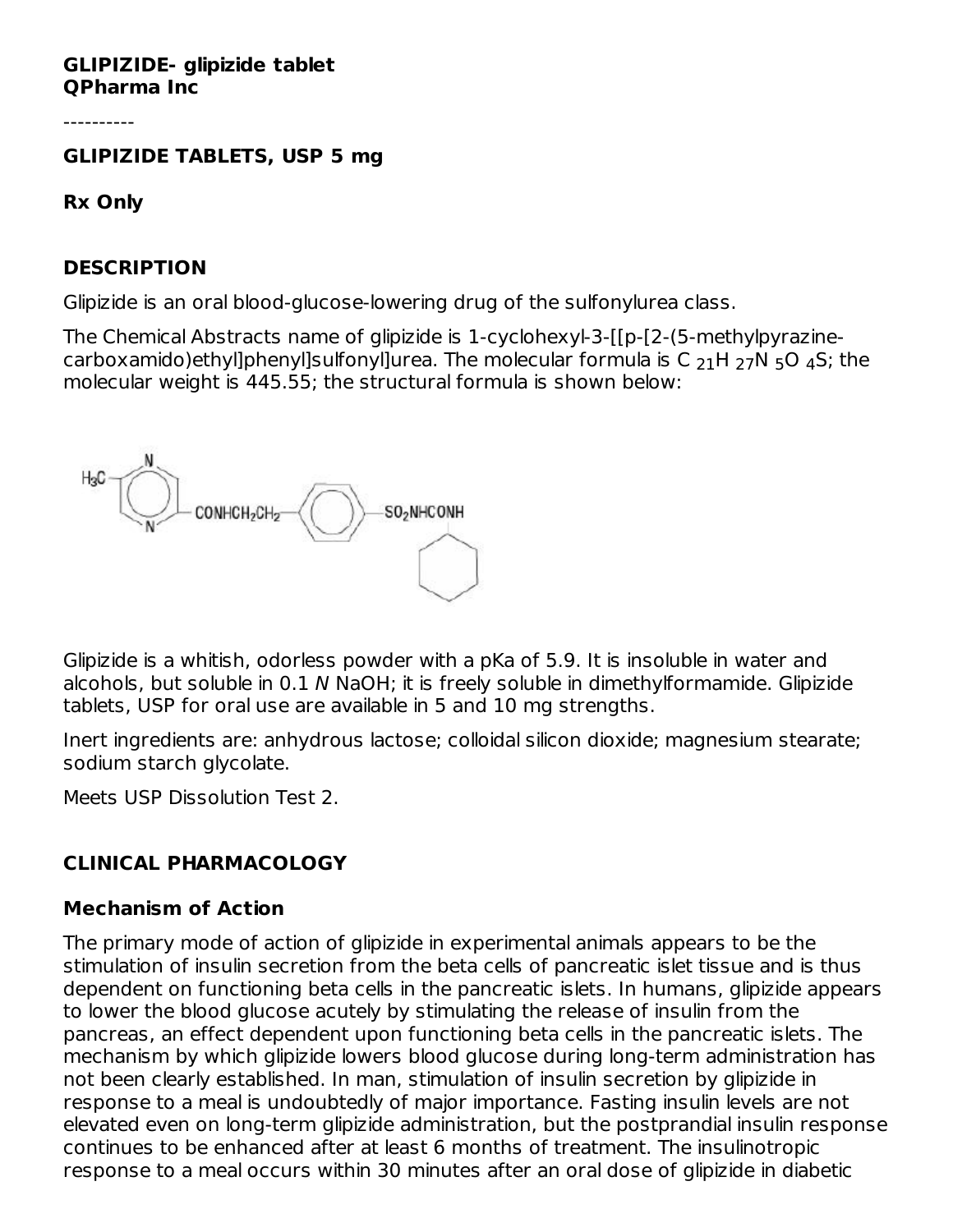patients, but elevated insulin levels do not persist beyond the time of the meal challenge. Extrapancreatic effects may play a part in the mechanism of action of oral sulfonylurea hypoglycemic drugs.

Blood sugar control persists in some patients for up to 24 hours after a single dose of glipizide, even though plasma levels have declined to a small fraction of peak levels by that time (see **Pharmacokinetics** below).

Some patients fail to respond initially, or gradually lose their responsiveness to sulfonylurea drugs, including glipizide. Alternatively, glipizide may be effective in some patients who have not responded or have ceased to respond to other sulfonylureas.

## **Other Effects**

It has been shown that glipizide therapy was effective in controlling blood sugar without deleterious changes in the plasma lipoprotein profiles of patients treated for NIDDM.

In a placebo-controlled, crossover study in normal volunteers, glipizide had no antidiuretic activity and, in fact, led to a slight increase in free water clearance.

## **Pharmacokinetics**

Gastrointestinal absorption of glipizide in man is uniform, rapid, and essentially complete. Peak plasma concentrations occur 1 to 3 hours after a single oral dose. The half-life of elimination ranges from 2 to 4 hours in normal subjects, whether given intravenously or orally. The metabolic and excretory patterns are similar with the two routes of administration, indicating that first-pass metabolism is not significant. Glipizide does not accumulate in plasma on repeated oral administration. Total absorption and disposition of an oral dose was unaffected by food in normal volunteers, but absorption was delayed by about 40 minutes. Thus, glipizide was more effective when administered about 30 minutes before, rather than with, a test meal in diabetic patients. Protein binding was studied in serum from volunteers who received either oral or intravenous glipizide and found to be 98 to 99% one hour after either route of administration. The apparent volume of distribution of glipizide after intravenous administration was 11 liters, indicative of localization within the extracellular fluid compartment. In mice, no glipizide or metabolites were detectable autoradiographically in the brain or spinal cord of males or females, nor in the fetuses of pregnant females. In another study, however, very small amounts of radioactivity were detected in the fetuses of rats given labeled drug.

The metabolism of glipizide is extensive and occurs mainly in the liver. The primary metabolites are inactive hydroxylation products and polar conjugates and are excreted mainly in the urine. Less than 10% unchanged glipizide is found in the urine.

## **INDICATIONS AND USAGE**

Glipizide tablets are indicated as an adjunct to diet and exercise to improve glycemic control in adults with type 2 diabetes mellitus.

# **CONTRAINDICATIONS**

Glipizide is contraindicated in patients with: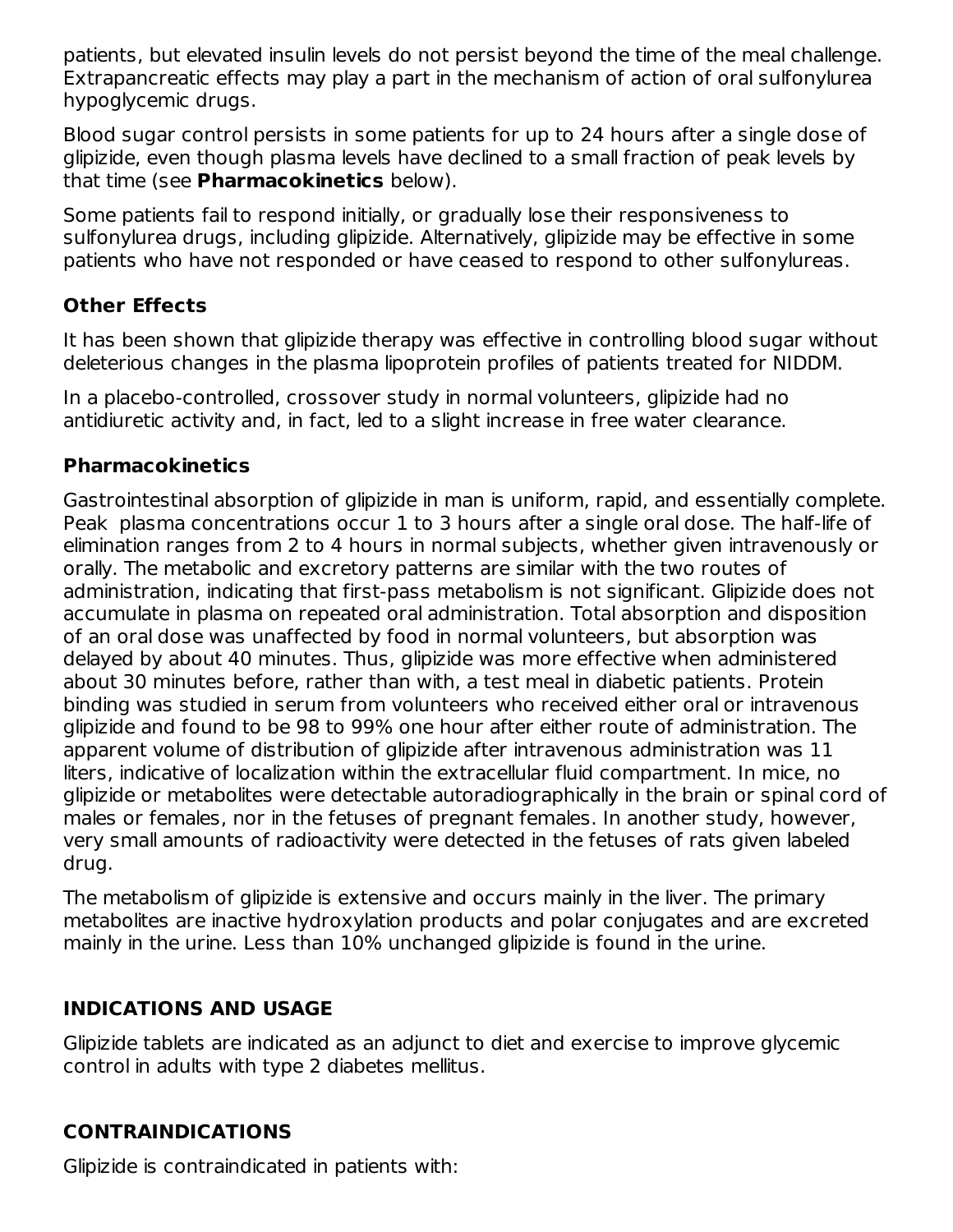1. Known hypersensitivity to the drug.

2. Type 1 diabetes mellitus, diabetic ketoacidosis, with or without coma. This condition should be treated with insulin.

#### **WARNINGS**

#### **SPECIAL WARNING ON INCREASED RISK OF CARDIOVASCULAR MORTALITY**

**The administration of oral hypoglycemic drugs has been reported to be associated with increased cardiovascular mortality as compared to treatment with diet alone or diet plus insulin. This warning is based on the study conducted by the University Group Diabetes Program (UGDP), a long-term prospective clinical trial designed to evaluate the effectiveness of glucoselowering drugs in preventing or delaying vascular complications in patients with non-insulin-dependent diabetes. The study involved 823 patients who were randomly assigned to one of four treatment groups (Diabetes, 19, supp. 2: 747-830, 1970). UGDP reported that patients treated for 5 to 8 years with diet plus a fixed dose of tolbutamide (1.5 grams per day) had a rate of cardiovascular mortality approximately 2 / times that of patients 1 2treated with diet alone. A significant increase in total mortality was not observed, but the use of tolbutamide was discontinued based on the increase in cardiovascular mortality, thus limiting the opportunity for the study to show an increase in overall mortality. Despite controversy regarding the interpretation of these results, the findings of the UGDP study provide an adequate basis for this warning. The patient should be informed of the potential risks and advantages of glipizide and of alternative modes of therapy.**

**Although only one drug in the sulfonylurea class (tolbutamide) was included in this study, it is prudent from a safety standpoint to consider that this warning may also apply to other oral hypoglycemic drugs in this class, in view of their close similarities in mode of action and chemical structure.**

### **PRECAUTIONS**

### **General**

### **Macrovascular Outcomes**

There have been no clinical studies establishing conclusive evidence of macrovascular risk reduction with glipizide or any other anti-diabetic drug.

### **Renal and Hepatic Disease**

The metabolism and excretion of glipizide may be slowed in patients with impaired renal and/or hepatic function. If hypoglycemia should occur in such patients, it may be prolonged and appropriate management should be instituted.

## **Hypoglycemia**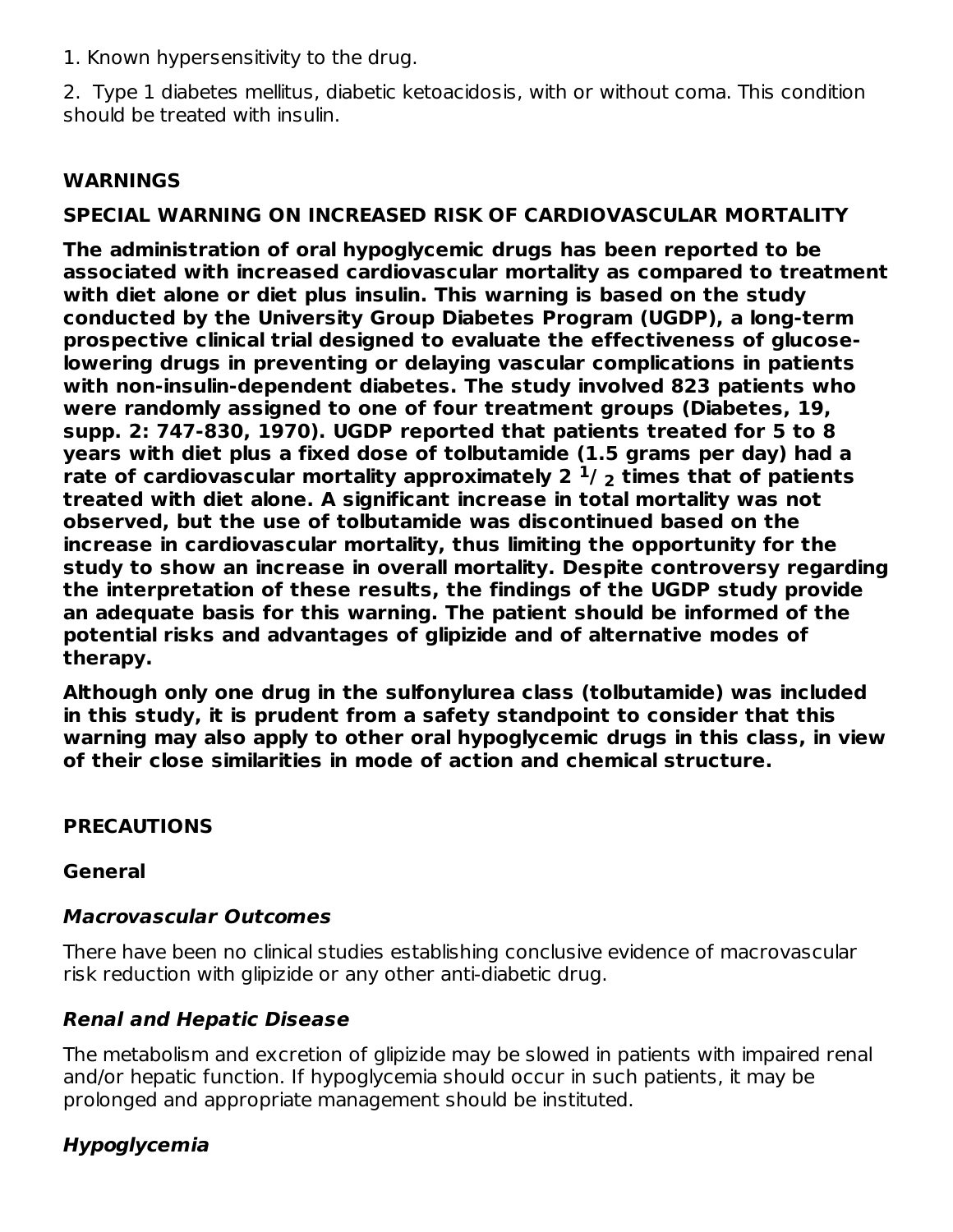All sulfonylurea drugs are capable of producing severe hypoglycemia. Proper patient selection, dosage, and instructions are important to avoid hypoglycemic episodes. Renal or hepatic insufficiency may cause elevated blood levels of glipizide and the latter may also diminish gluconeogenic capacity, both of which increase the risk of serious hypoglycemic reactions. Elderly, debilitated or malnourished patients, and those with adrenal or pituitary insufficiency, are particularly susceptible to the hypoglycemic action of glucose-lowering drugs. Hypoglycemia may be difficult to recognize in the elderly, and in people who are taking beta-adrenergic blocking drugs. Hypoglycemia is more likely to occur when caloric intake is deficient, after severe or prolonged exercise, when alcohol is ingested, or when more than one glucose-lowering drug is used.

## **Loss of Control of Blood Glucose**

When a patient stabilized on any diabetic regimen is exposed to stress such as fever, trauma, infection, or surgery, a loss of control may occur. At such times, it may be necessary to discontinue glipizide and administer insulin.

The effectiveness of any oral hypoglycemic drug, including glipizide, in lowering blood glucose to a desired level decreases in many patients over a period of time, which may be due to progression of the severity of the diabetes or to diminished responsiveness to the drug. This phenomenon is known as secondary failure, to distinguish it from primary failure in which the drug is ineffective in an individual patient when first given.

## **Hemolytic Anemia**

Treatment of patients with glucose 6-phosphate dehydrogenase (G6PD) deficiency with sulfonylurea agents can lead to hemolytic anemia. Because glipizide belongs to the class of sulfonylurea agents, caution should be used in patients with G6PD deficiency and a non-sulfonylurea alternative should be considered. In post-marketing reports, hemolytic anemia has also been reported in patients who did not have known G6PD deficiency.

## **Laboratory Tests**

Blood and urine glucose should be monitored periodically. Measurement of glycosylated hemoglobin may be useful.

## **Information for Patients**

Patients should be informed of the potential risks and advantages of glipizide and of alternative modes of therapy. They should also be informed about the importance of adhering to dietary instructions, of a regular exercise program, and of regular testing of urine and/or blood glucose.

The risks of hypoglycemia, its symptoms and treatment, and conditions that predispose to its development should be explained to patients and responsible family members. Primary and secondary failure should also be explained.

## **Physician Counseling Information for Patients**

In initiating treatment for type 2 diabetes, diet should be emphasized as the primary form of treatment. Caloric restriction and weight loss are essential in the obese diabetic patient. Proper dietary management alone may be effective in controlling the blood glucose and symptoms of hyperglycemia. The importance of regular physical activity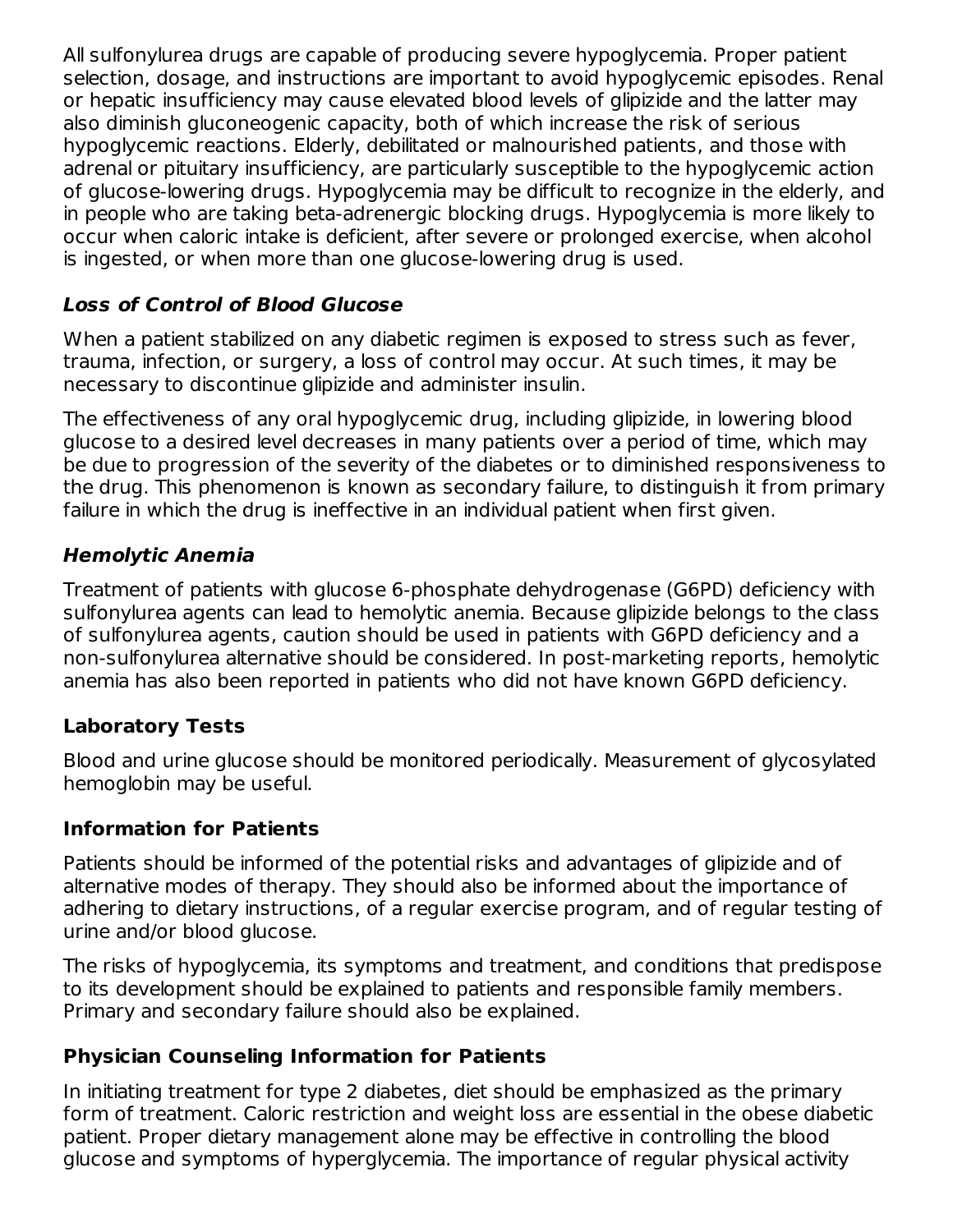should also be stressed, and cardiovascular risk factors should be identified and corrective measures taken where possible. Use of glipizide or other antidiabetic medications must be viewed by both the physician and patient as a treatment in addition to diet and not as a substitution or as a convenient mechanism for avoiding dietary restraint. Furthermore, loss of blood glucose control on diet alone may be transient, thus requiring only short-term administration of glipizide or other antidiabetic medications. Maintenance or discontinuation of glipizide or other antidiabetic medications should be based on clinical judgment using regular clinical and laboratory evaluations.

## **Drug Interactions**

The hypoglycemic action of sulfonylureas may be potentiated by certain drugs including nonsteroidal anti-inflammatory agents, some azoles, and other drugs that are highly protein bound, salicylates, sulfonamides, chloramphenicol, probenecid, coumarins, monoamine oxidase inhibitors, quinolones and beta adrenergic blocking agents. When such drugs are administered to a patient receiving glipizide, the patient should be observed closely for hypoglycemia. When such drugs are withdrawn from a patient receiving glipizide, the patient should be observed closely for loss of control. In vitro binding studies with human serum proteins indicate that glipizide binds differently than tolbutamide and does not interact with salicylate or dicumarol. However, caution must be exercised in extrapolating these findings to the clinical situation and in the use of glipizide with these drugs.

Certain drugs tend to produce hyperglycemia and may lead to loss of control. These drugs include the thiazides and other diuretics, corticosteroids, phenothiazines, thyroid products, estrogens, oral contraceptives, phenytoin, nicotinic acid, sympathomimetics, calcium channel blocking drugs, and isoniazid. When such drugs are administered to a patient receiving glipizide, the patient should be closely observed for loss of control. When such drugs are withdrawn from a patient receiving glipizide, the patient should be observed closely for hypoglycemia.

A potential interaction between oral miconazole and oral hypoglycemic agents leading to severe hypoglycemia has been reported. Whether this interaction also occurs with the intravenous, topical, or vaginal preparations of miconazole is not known. The effect of concomitant administration of fluconazole and glipizide has been demonstrated in a placebo-controlled crossover study in normal volunteers. All subjects received glipizide alone and following treatment with 100 mg of fluconazole as a single daily oral dose for 7 days. The mean percentage increase in the glipizide AUC after fluconazole administration was 56.9% (range: 35 to 81).

In studies assessing the effect of colesevelam on the pharmacokinetics of glipizide ER in healthy volunteers, reductions in glipizide AUC  $_{0\text{-}\infty}$  and C  $_{\text{max}}$  of 12% and 13%, respectively were observed when colesevelam was coadministered with glipizide ER. When glipizide ER was administered 4 hours prior to colesevelam, there was no significant change in glipizide AUC  $_{0\text{-}\infty}$  or C  $_{\text{max}}$ , -4% and 0%, respectively. Therefore, glipizide should be administered at least 4 hours prior to colesevelam to ensure that colesevelam does not reduce the absorption of glipizide.

## **Carcinogenesis, Mutagenesis, Impairment of Fertility**

A twenty month study in rats and an eighteen month study in mice at doses up to 75 times the maximum human dose revealed no evidence of drug-related carcinogenicity.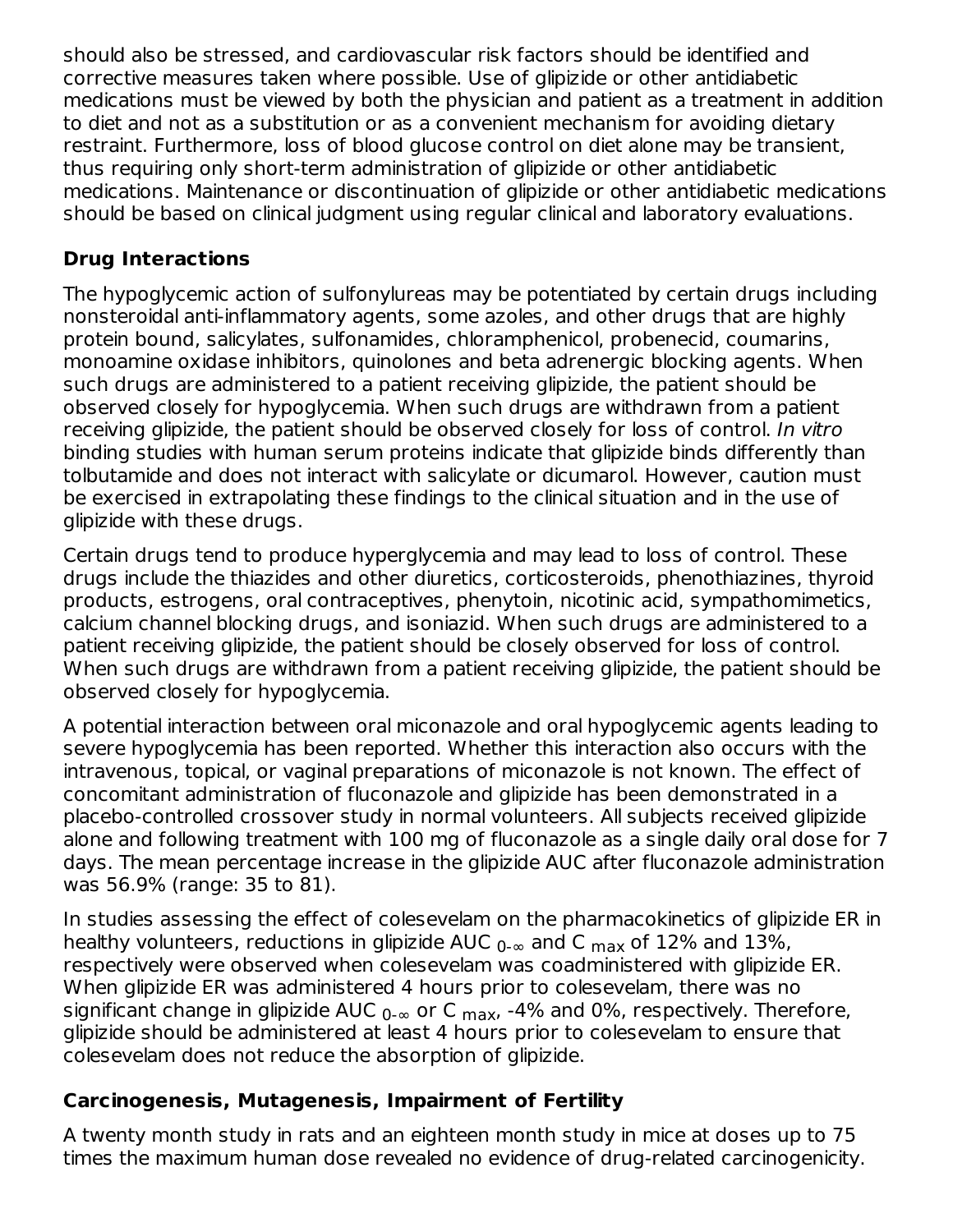Bacterial and *in vivo* mutagenicity tests were uniformly negative. Studies in rats of both sexes at doses up to 75 times the human dose showed no effects on fertility.

### **Pregnancy**

## **Pregnancy Category C**

Glipizide was found to be mildly fetotoxic in rat reproductive studies at all dose levels (5 to 50 mg/kg). This fetotoxicity has been similarly noted with other sulfonylureas, such as tolbutamide and tolazamide. The effect is perinatal and believed to be directly related to the pharmacologic (hypoglycemic) action of glipizide. In studies in rats and rabbits, no teratogenic effects were found. There are no adequate and well controlled studies in pregnant women. Glipizide should be used during pregnancy only if the potential benefit justifies the potential risk to the fetus.

Because recent information suggests that abnormal blood glucose levels during pregnancy are associated with a higher incidence of congenital abnormalities, many experts recommend that insulin be used during pregnancy to maintain blood glucose levels as close to normal as possible.

### **Nonteratogenic Effects**

Prolonged severe hypoglycemia (4 to 10 days) has been reported in neonates born to mothers who were receiving a sulfonylurea drug at the time of delivery. This has been reported more frequently with the use of agents with prolonged half-lives. If glipizide is used during pregnancy, it should be discontinued at least one month before the expected delivery date.

## **Nursing Mothers**

Although it is not known whether glipizide is excreted in human milk, some sulfonylurea drugs are known to be excreted in human milk. Because the potential for hypoglycemia in nursing infants may exist, a decision should be made whether to discontinue nursing or to discontinue the drug, taking into account the importance of the drug to the mother. If the drug is discontinued and if diet alone is inadequate for controlling blood glucose, insulin therapy should be considered.

### **Pediatric Use**

Safety and effectiveness in children have not been established.

## **Geriatric Use**

A determination has not been made whether controlled clinical studies of glipizide included sufficient numbers of subjects aged 65 and over to define a difference in response from younger subjects. Other reported clinical experience has not identified differences in responses between the elderly and younger patients. In general, dose selection for an elderly patient should be cautious, usually starting at the low end of the dosing range, reflecting the greater frequency of decreased hepatic, renal, or cardiac function, and of concomitant disease or other drug therapy.

## **ADVERSE REACTIONS**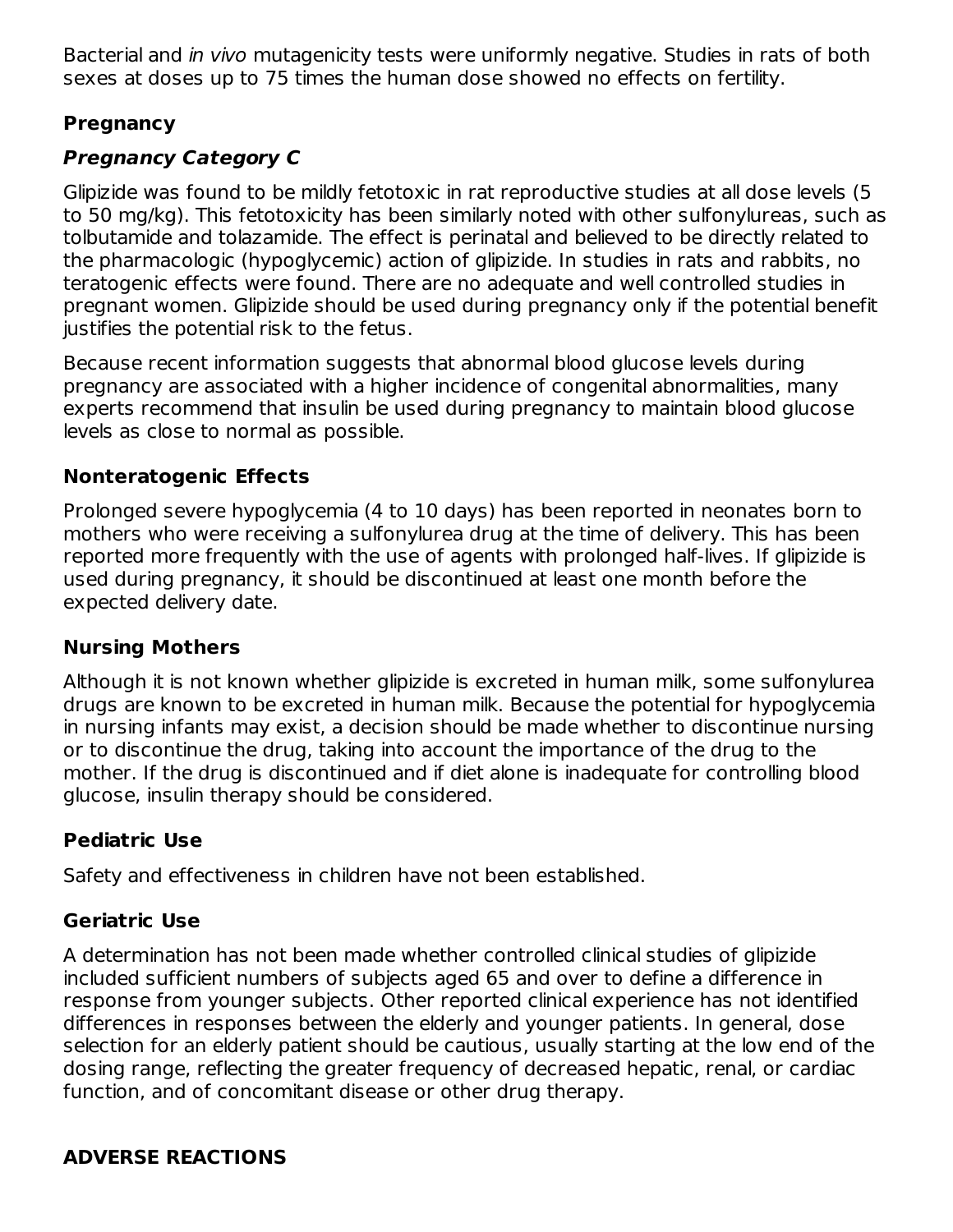In U.S. and foreign controlled studies, the frequency of serious adverse reactions reported was very low. Of 702 patients, 11.8% reported adverse reactions and in only 1.5% was glipizide discontinued.

## **Hypoglycemia**

See **PRECAUTIONS** and **OVERDOSAGE** sections.

# **Gastrointestinal**

Gastrointestinal disturbances are the most common reactions. Gastrointestinal complaints were reported with the following approximate incidence: nausea and diarrhea, one in seventy; constipation and gastralgia, one in one hundred. They appear to be dose-related and may disappear on division or reduction of dosage. Cholestatic jaundice may occur rarely with sulfonylureas: glipizide should be discontinued if this occurs.

# **Dermatologic**

Allergic skin reactions including erythema, morbilliform or maculopapular eruptions, urticaria, pruritus, and eczema have been reported in about one in seventy patients. These may be transient and may disappear despite continued use of glipizide; if skin reactions persist, the drug should be discontinued. Porphyria cutanea tarda and photosensitivity reactions have been reported with sulfonylureas.

## **Hematologic**

Leukopenia, agranulocytosis, thrombocytopenia, hemolytic anemia (see **PRECAUTIONS**), aplastic anemia, and pancytopenia have been reported with sulfonylureas.

## **Metabolic**

Hepatic porphyria and disulfiram-like reactions have been reported with sulfonylureas. In the mouse, glipizide pretreatment did not cause an accumulation of acetaldehyde after ethanol administration. Clinical experience to date has shown that glipizide has an extremely low incidence of disulfiram-like alcohol reactions.

## **Endocrine Reactions**

Cases of hyponatremia and the syndrome of inappropriate antidiuretic hormone (SIADH) secretion have been reported with this and other sulfonylureas.

## **Miscellaneous**

Dizziness, drowsiness, and headache have each been reported in about one in fifty patients treated with glipizide. They are usually transient and seldom require discontinuance of therapy.

## **Laboratory Tests**

The pattern of laboratory test abnormalities observed with glipizide was similar to that for other sulfonylureas. Occasional mild to moderate elevations of SGOT, LDH, alkaline phosphatase, BUN, and creatinine were noted. One case of jaundice was reported. The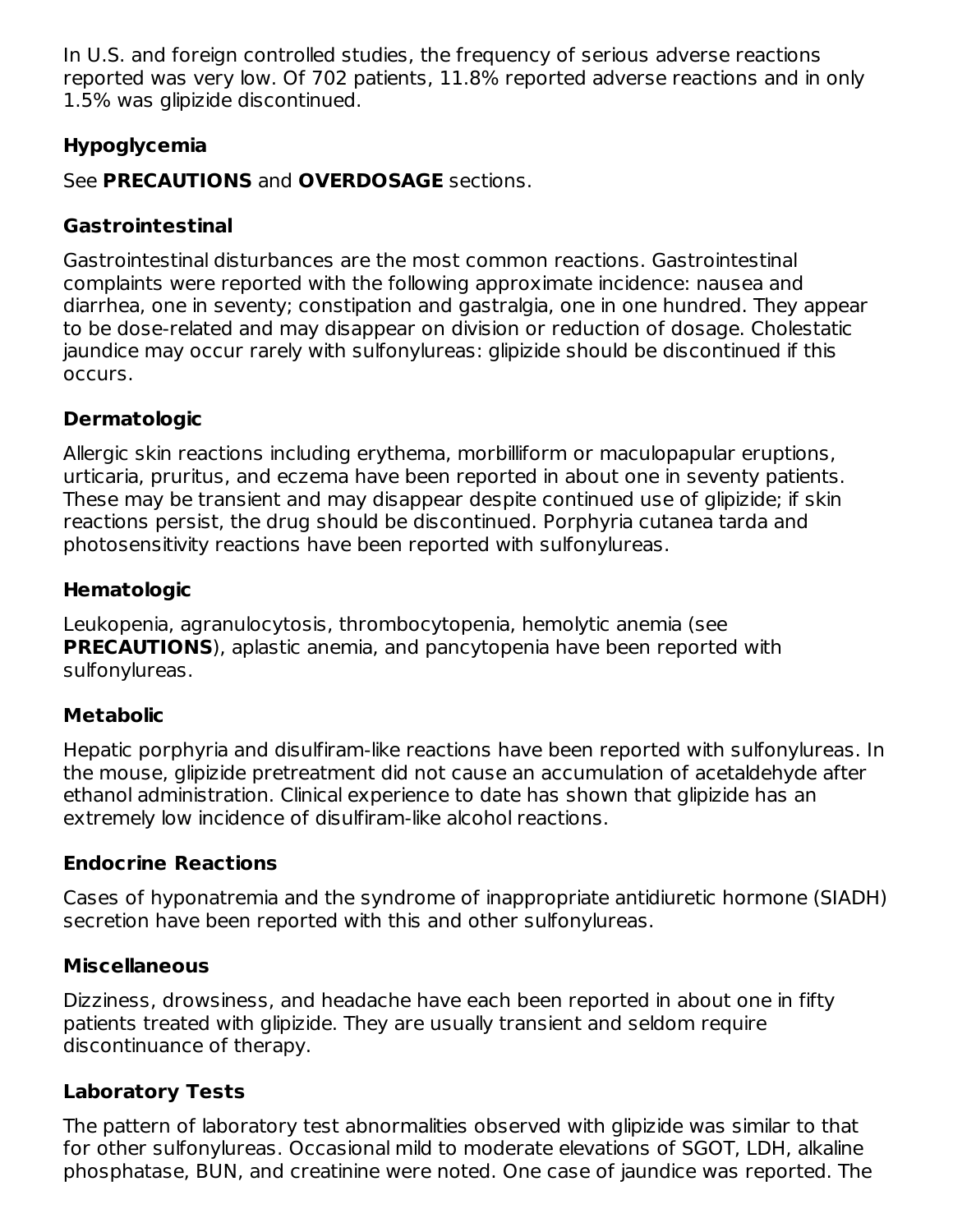relationship of these abnormalities to glipizide is uncertain, and they have rarely been associated with clinical symptoms.

### **Post-Marketing Experience**

### **The following adverse events have been reported in post-marketing surveillance:**

# **Hepatobiliary**

Cholestatic and hepatocellular forms of liver injury accompanied by jaundice have been reported rarely in association with glipizide; glipizide should be discontinued if this occurs.

## **OVERDOSAGE**

There is no well documented experience with glipizide overdosage. The acute oral toxicity was extremely low in all species tested (LD  $_{50}$  greater than 4 g/kg).

Overdosage of sulfonylureas, including glipizide, can produce hypoglycemia. Mild hypoglycemic symptoms without loss of consciousness or neurologic findings should be treated aggressively with oral glucose and adjustments in drug dosage and/or meal patterns. Close monitoring should continue until the physician is assured that the patient is out of danger. Severe hypoglycemic reactions with coma, seizure, or other neurological impairment occur infrequently, but constitute medical emergencies requiring immediate hospitalization. If hypoglycemic coma is diagnosed or suspected, the patient should be given a rapid intravenous injection of concentrated (50%) glucose solution. This should be followed by a continuous infusion of a more dilute (10%) glucose solution at a rate that will maintain the blood glucose at a level above 100 mg/dL. Patients should be closely monitored for a minimum of 24 to 48 hours since hypoglycemia may recur after apparent clinical recovery. Clearance of glipizide from plasma would be prolonged in persons with liver disease. Because of the extensive protein binding of glipizide, dialysis is unlikely to be of benefit.

# **DOSAGE AND ADMINISTRATION**

There is no fixed dosage regimen for the management of diabetes mellitus with glipizide or any other hypoglycemic agent. In addition to the usual monitoring of urinary glucose, the patient's blood glucose must also be monitored periodically to determine the minimum effective dose for the patient; to detect primary failure, i.e., inadequate lowering of blood glucose at the maximum recommended dose of medication; and to detect secondary failure, i.e., loss of an adequate blood-glucose-lowering response after an initial period of effectiveness. Glycosylated hemoglobin levels may also be of value in monitoring the patient's response to therapy.

Short-term administration of glipizide may be sufficient during periods of transient loss of control in patients usually controlled well on diet.

In general, glipizide tablets should be given approximately 30 minutes before a meal to achieve the greatest reduction in postprandial hyperglycemia.

## **Initial Dose**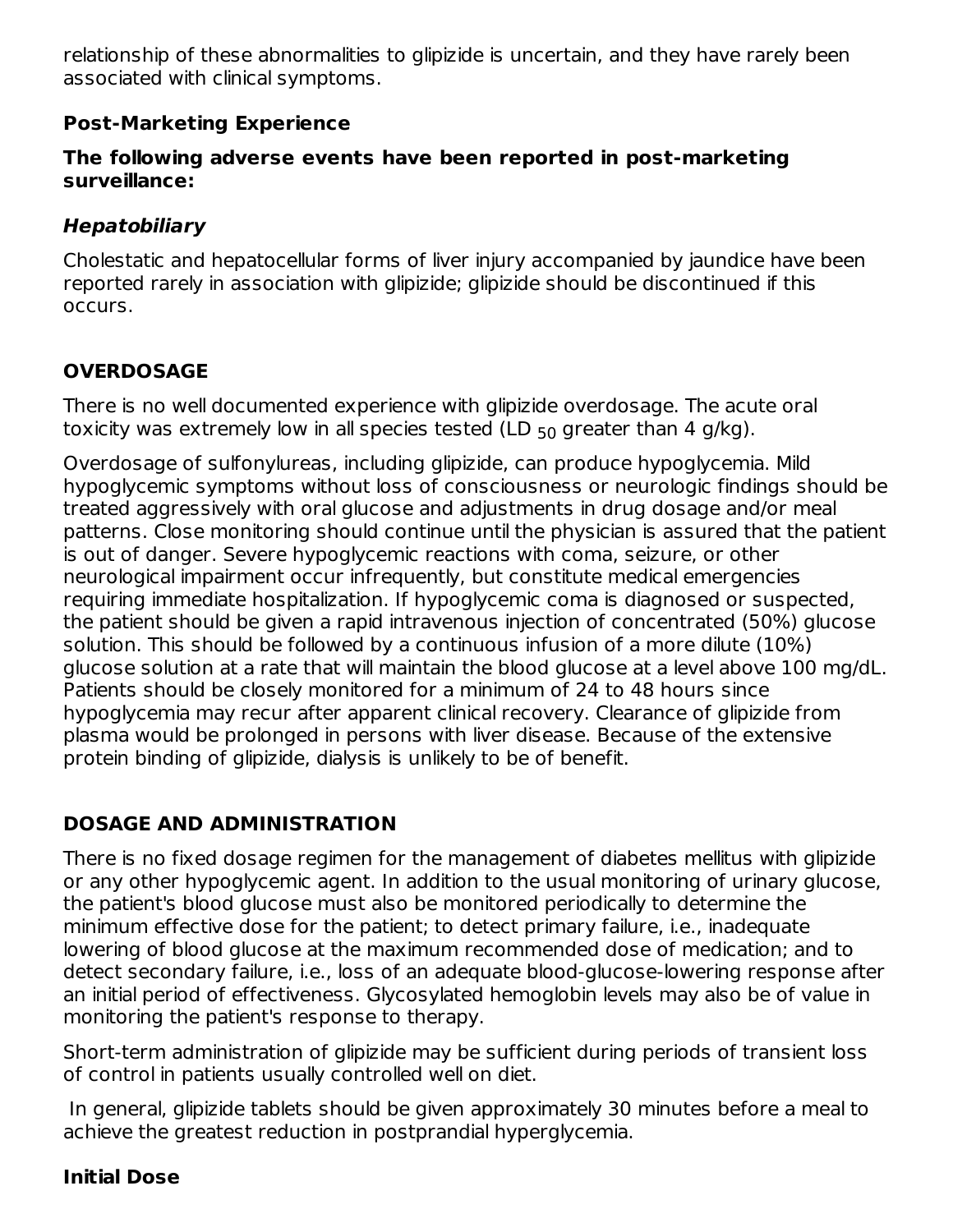The recommended starting dose is 5 mg, given before breakfast. Geriatric patients or those with liver disease may be started on 2.5 mg.

## **Titration**

Dosage adjustments should ordinarily be in increments of 2.5 to 5 mg, as determined by blood glucose response. At least several days should elapse between titration steps. If response to a single dose is not satisfactory, dividing that dose may prove effective. The maximum recommended once daily dose is 15 mg. Doses above 15 mg should ordinarily be divided and given before meals of adequate caloric content. The maximum recommended total daily dose is 40 mg.

## **Maintenance**

Some patients may be effectively controlled on a once-a-day regimen, while others show better response with divided dosing. Total daily doses above 15 mg should ordinarily be divided. Total daily doses above 30 mg have been safely given on a b.i.d. basis to longterm patients.

In elderly patients, debilitated or malnourished patients, and patients with impaired renal or hepatic function, the initial and maintenance dosing should be conservative to avoid hypoglycemic reactions (see **PRECAUTIONS** section).

## **Patients Receiving Insulin**

As with other sulfonylurea-class hypoglycemics, many stable non-insulin-dependent diabetic patients receiving insulin may be safely placed on glipizide. When transferring patients from insulin to glipizide, the following general guidelines should be considered:

For patients whose daily insulin requirement is 20 units or less, insulin may be discontinued and glipizide therapy may begin at usual dosages. Several days should elapse between glipizide titration steps.

For patients whose daily insulin requirement is greater than 20 units, the insulin dose should be reduced by 50% and glipizide therapy may begin at usual dosages. Subsequent reductions in insulin dosage should depend on individual patient response. Several days should elapse between glipizide titration steps.

During the insulin withdrawal period, the patient should test urine samples for sugar and ketone bodies at least three times daily. Patients should be instructed to contact the prescriber immediately if these tests are abnormal. In some cases, especially when patient has been receiving greater than 40 units of insulin daily, it may be advisable to consider hospitalization during the transition period.

## **Patients Receiving Other Oral Hypoglycemic Agents**

As with other sulfonylurea-class hypoglycemics, no transition period is necessary when transferring patients to glipizide. Patients should be observed carefully (1 to 2 weeks) for hypoglycemia when being transferred from longer half-life sulfonylureas (e.g., chlorpropamide) to glipizide due to potential overlapping of drug effect.

When colesevelam is coadministered with glipizide ER, maximum plasma concentration and total exposure to glipizide is reduced. Therefore, glipizide should be administered at least 4 hours prior to colesevelam.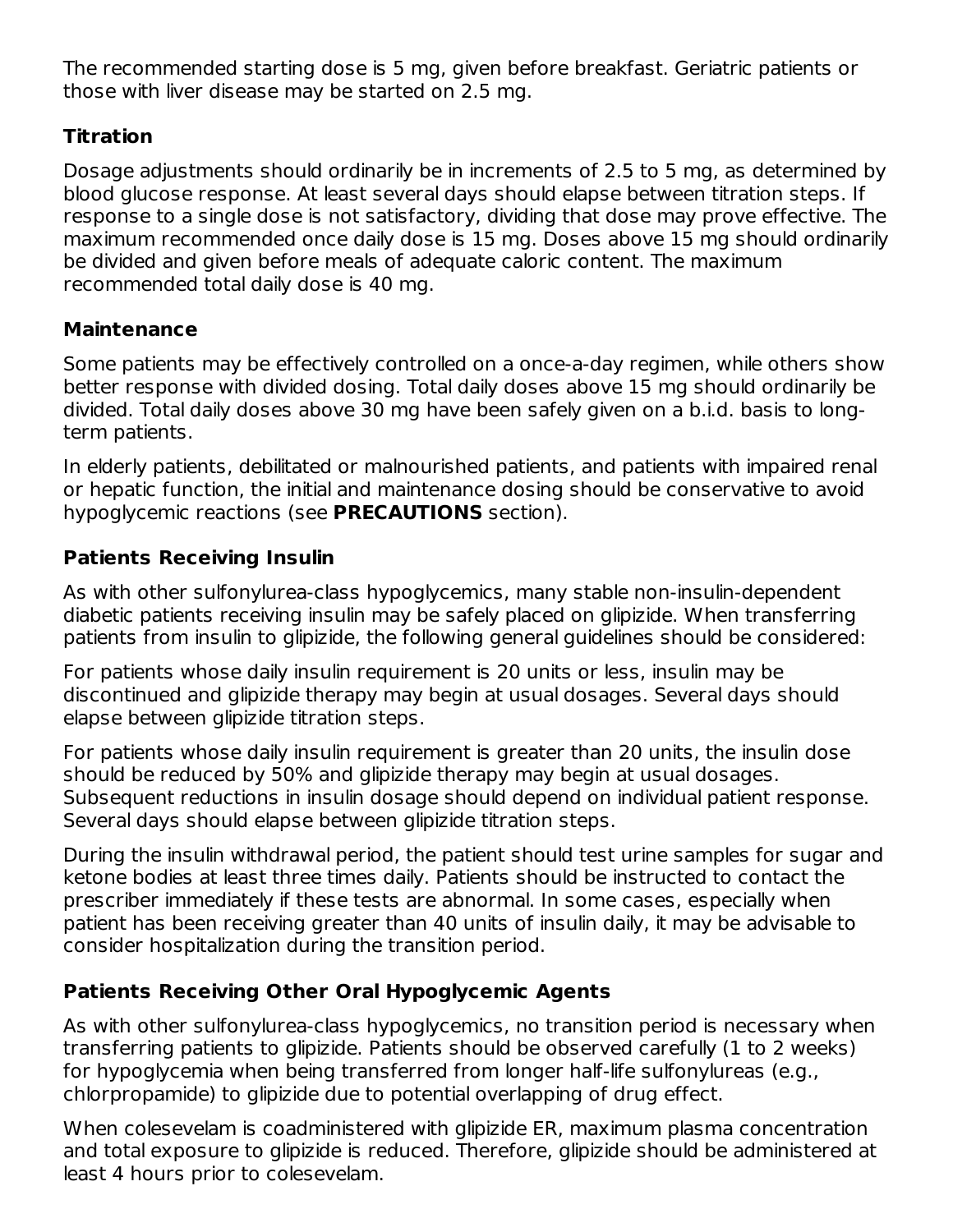### **HOW SUPPLIED**

Glipizide Tablets, USP are supplied as white to off-white, round, scored tablets, imprinted as follows: 5 mg- "APO" on the side and "GLP" over bisect "5" on the other side; 10 mg- "APO" on one side and "GLP" over bisect "10" on the other side.

5 mg Bottles: 30's (NDC 42708-109-30)

### **RECOMMENDED STORAGE**

Store at 20˚C to 25˚C (68˚F to 77˚F) [see USP Controlled Room Temperature].

Dispense in a tight, light-resistant container [see USP].

**APOTEX INC. GLIPIZIDE TABLETS, USP 5 mg**

### **Manufactured by Manufactured for**

Apotex Inc. Apotex Corp. Toronto, Ontario Weston, Florida Canada M9L 1T9 USA 33326

Revised: May 2017

Rev. 8

### **PRINCIPAL DISPLAY PANEL-5 mg**

Representative sample of labeling (see **HOW SUPPLIED**section for complete listing)

**QPHARMA** NDC 42708-109-30

#### **Glipizide Tablets, USP**

5 mg

### **Rx**

30 bottle count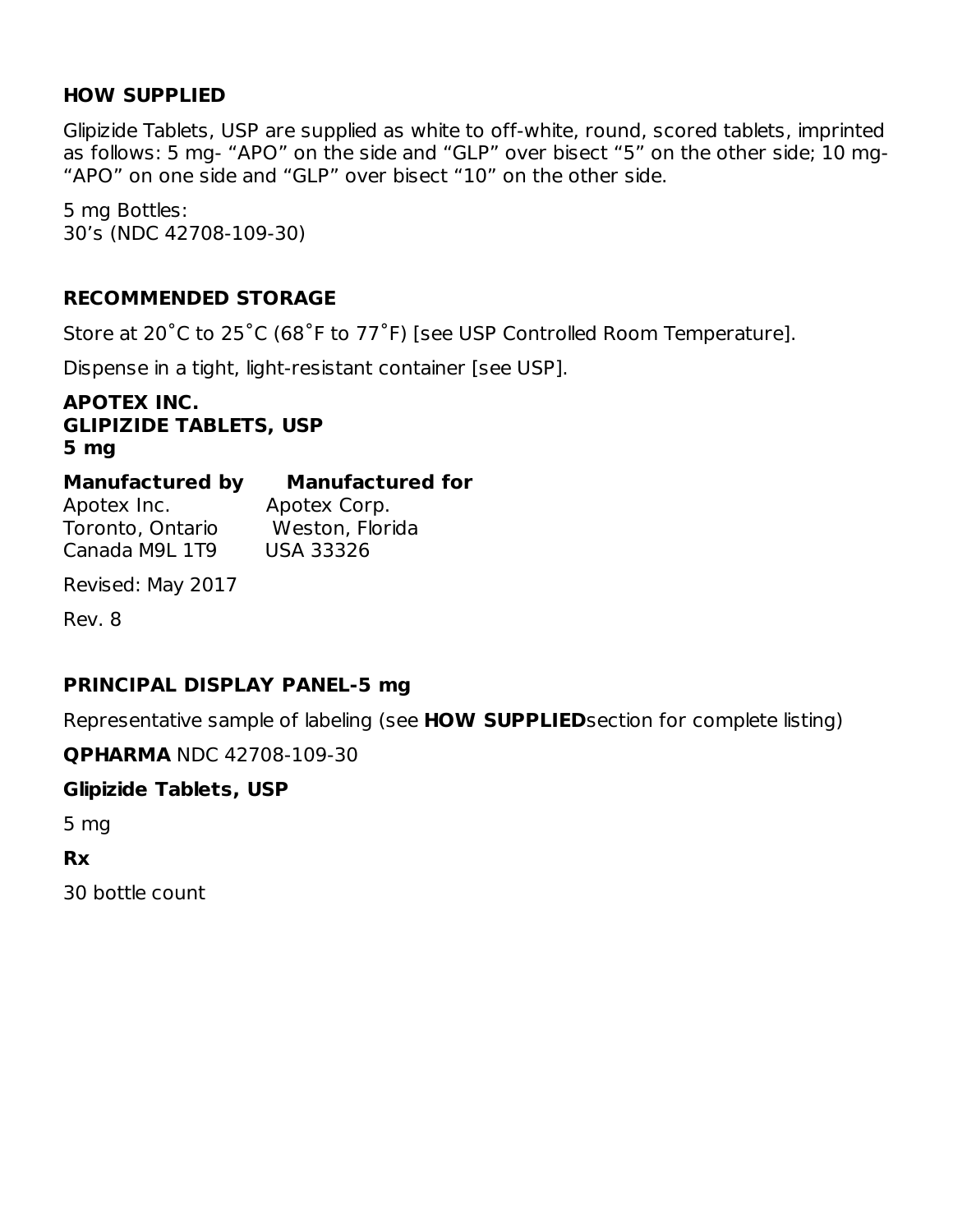|                                                   | Sample - Not for sale<br>Dosage: See package insert                                                                                                                                           |                                                           |                                                                | MedStart <sup>®</sup> |                  |                                   | <b>Store at Controlled</b><br>Room Temperature                   |
|---------------------------------------------------|-----------------------------------------------------------------------------------------------------------------------------------------------------------------------------------------------|-----------------------------------------------------------|----------------------------------------------------------------|-----------------------|------------------|-----------------------------------|------------------------------------------------------------------|
|                                                   | NDC 42708-109-30<br>Lot: XXXXXXXXX<br>Exp. Date: MM/YY                                                                                                                                        | <b>Glipizide Tablets</b><br>USP, 5mg<br><b>30 Tablets</b> |                                                                |                       |                  |                                   | Take $_t$ tab(s)<br>time(s) daily or<br>every hours<br>for days. |
|                                                   | Dist. By: QPharma, Inc.<br>Cedar Knolls, NJ 07927                                                                                                                                             |                                                           | Keep container tightly closed<br>Keep out of reach of children |                       |                  | <b>Rx Only</b>                    |                                                                  |
| <b>GLIPIZIDE</b><br>glipizide tablet              |                                                                                                                                                                                               |                                                           |                                                                |                       |                  |                                   |                                                                  |
| <b>Product Information</b><br><b>Product Type</b> |                                                                                                                                                                                               | <b>DRUG</b>                                               | <b>Item Code</b><br><b>HUMAN PRESCRIPTION</b>                  |                       |                  | NDC:42708-109(NDC:60505-<br>0141) |                                                                  |
|                                                   | <b>Route of Administration</b>                                                                                                                                                                | ORAL                                                      |                                                                | (Source)              |                  |                                   |                                                                  |
|                                                   | <b>Active Ingredient/Active Moiety</b>                                                                                                                                                        |                                                           |                                                                |                       |                  |                                   |                                                                  |
|                                                   |                                                                                                                                                                                               | <b>Ingredient Name</b>                                    |                                                                |                       |                  | <b>Basis of Strength</b>          | <b>Strength</b>                                                  |
|                                                   |                                                                                                                                                                                               |                                                           |                                                                |                       |                  |                                   |                                                                  |
|                                                   | <b>GLIPIZIDE</b> (UNII: X7WDT95N5C) (GLIPIZIDE - UNII:X7WDT95N5C)                                                                                                                             |                                                           |                                                                |                       | <b>GLIPIZIDE</b> |                                   | 5 mg                                                             |
|                                                   |                                                                                                                                                                                               |                                                           |                                                                |                       |                  |                                   |                                                                  |
|                                                   | <b>Inactive Ingredients</b>                                                                                                                                                                   |                                                           | <b>Ingredient Name</b>                                         |                       |                  |                                   | <b>Strength</b>                                                  |
|                                                   | <b>ANHYDROUS LACTOSE (UNII: 3SY5LH9PMK)</b><br><b>SILICON DIOXIDE (UNII: ETJ7Z6XBU4)</b><br>MAGNESIUM STEARATE (UNII: 70097M6I30)<br>SODIUM STARCH GLYCOLATE TYPE A POTATO (UNII: 5856J3G2A2) |                                                           |                                                                |                       |                  |                                   |                                                                  |
|                                                   |                                                                                                                                                                                               |                                                           |                                                                |                       |                  |                                   |                                                                  |
|                                                   | <b>Product Characteristics</b>                                                                                                                                                                |                                                           |                                                                |                       |                  |                                   |                                                                  |
| Color                                             |                                                                                                                                                                                               | white                                                     | <b>Score</b>                                                   |                       |                  | 2 pieces                          |                                                                  |
| <b>Shape</b><br><b>Flavor</b>                     |                                                                                                                                                                                               | <b>ROUND</b>                                              | <b>Size</b><br><b>Imprint Code</b>                             |                       |                  | 6 <sub>mm</sub><br>APO;GLP;5      |                                                                  |

**Packaging # Item Code Package Description Marketing Start Marketing Start**<br>Date **Marketing End Date**